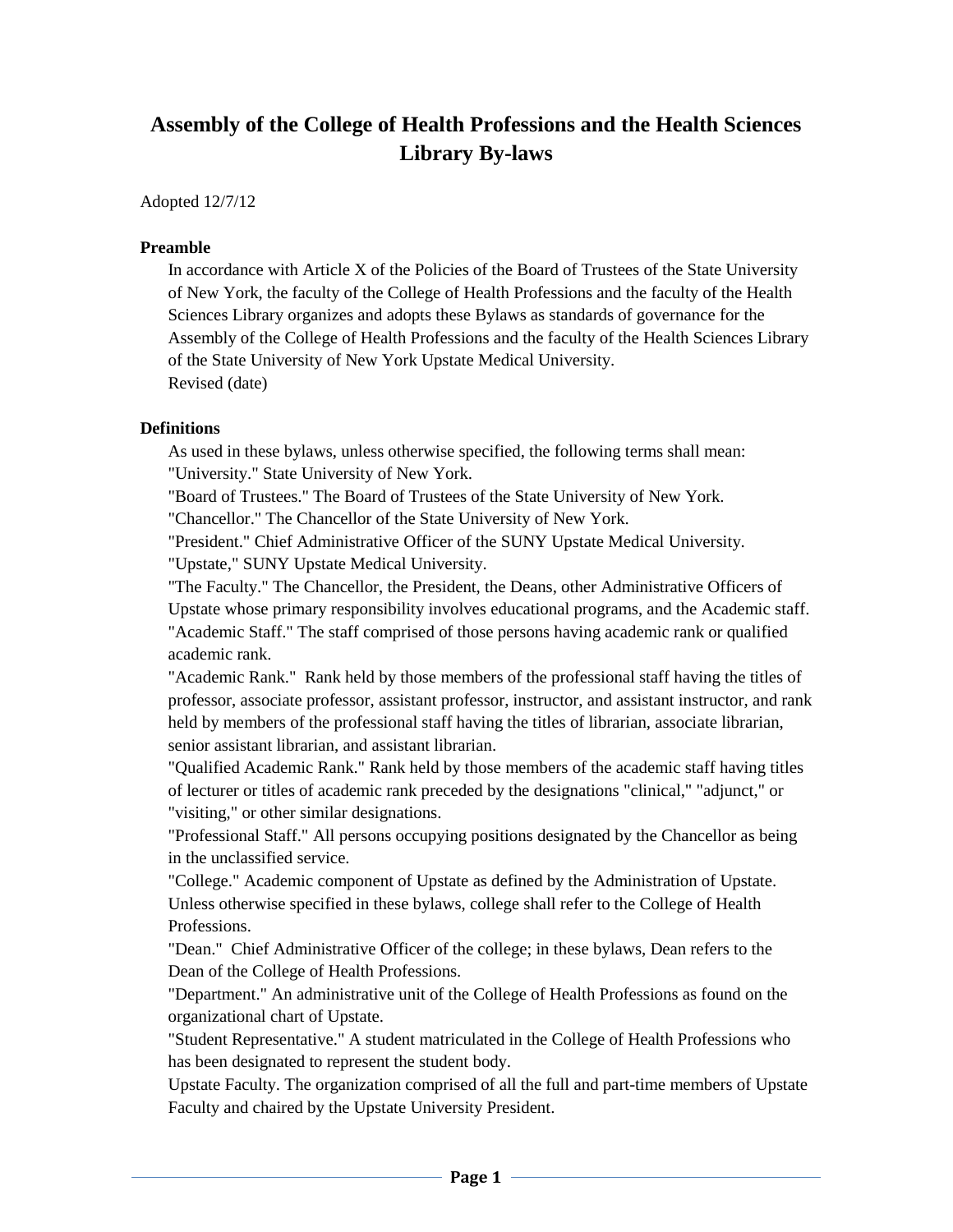Upstate Faculty Council. The elected body of the Upstate Faculty that represents the entire Upstate Faculty.

Councilor. Those elected representatives from each college to the Upstate Faculty Council.

#### **Article I**

#### **Name**

The name of this organization shall be "The Assembly of the College of Health Professions and the Health Sciences Library" of the Upstate Medical University of the State University of New York, hereinafter referred to as "Assembly."

#### **Article II**

#### Purpose

The purpose of this organization shall be to

- 1. Provide a means for the members to exercise their right and obligation to participate significantly in the initiation, development, and implementation of educational policies and programs.
- 2. Be responsible for the conduct of the college's education, research and service programs.
- 3. Provide the means for fulfillment of the responsibilities and prerogatives of the members as stated in the Bylaws of the Assembly, Upstate Faculty and Faculty Council, and in the policies of the Board of Trustees.
- 4. Provide a means for formal channels of communication among members of the Assembly.

#### **Article III**

Functions of the Assembly

- 1. The Assembly shall consult with and inform the Chancellor, the President, the Dean, and other administrative officers or staff, when necessary, on matters pertaining to issues of the Assembly in the education, research, and service mission of Upstate.
- 2. The Assembly shall review and act upon all matters referred to it by the Chancellor, President, Dean, Upstate Faculty Council, committees of the Assembly, or individual members of the Assembly.
- 3. The Assembly shall review and/or act upon the reports and recommendations of the Upstate Faculty, Faculty Council and all standing and ad hoc committees of the Assembly.

#### **Article IV**

- A. Membership
	- 1. Members

Membership in the Assembly shall be extended to members of the academic staff of the college and library having academic rank or "qualified" academic rank, professional staff of the Division of Student Affairs, and student representatives as defined in Article IV:2 & 3.

2. Voting Members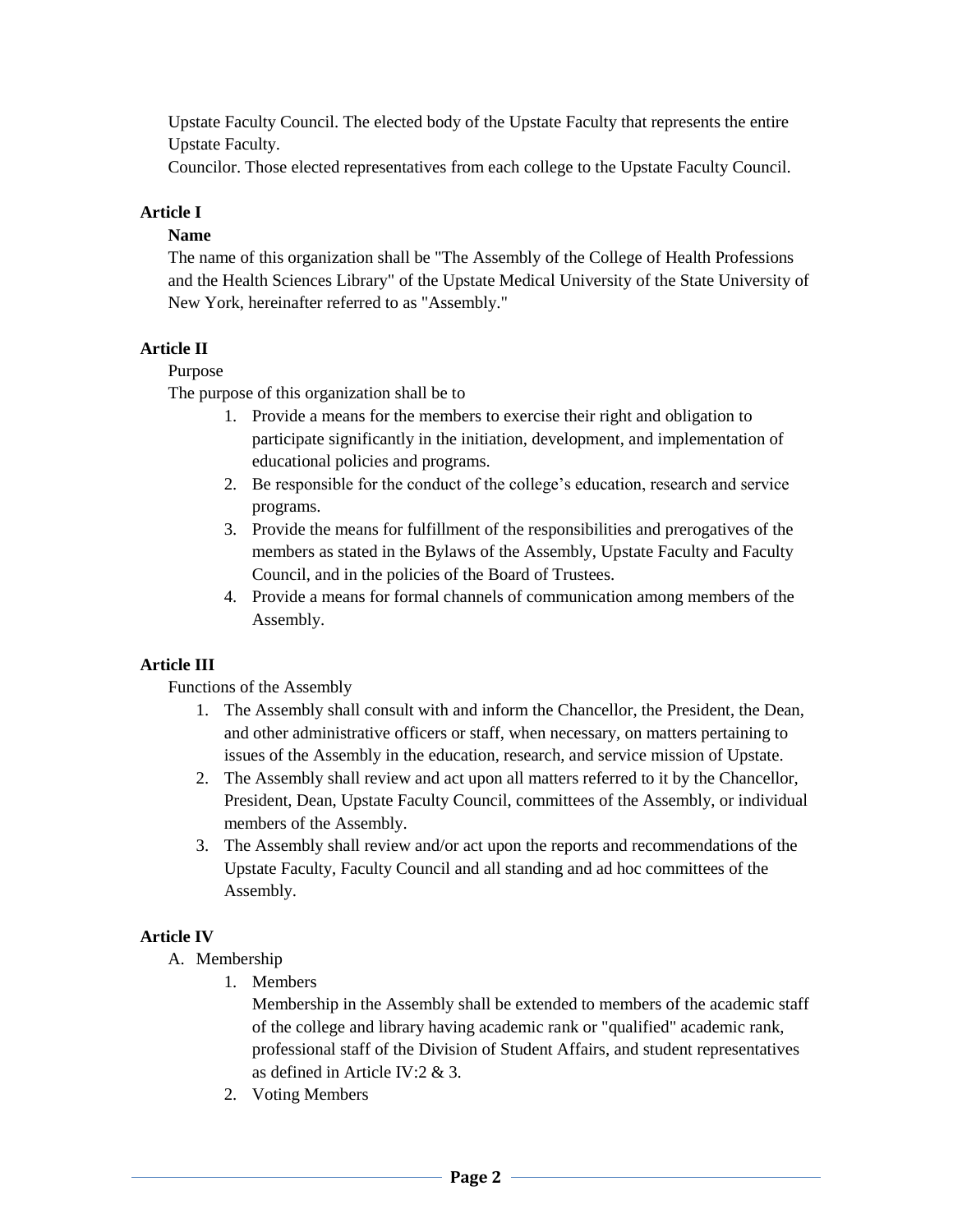Members of the academic staff of the college and the academic staff of the Library with the exception of those in A.3 below.

- 3. Non-Voting Members
	- a. Professional staff of the Division of Student Affairs
	- b. Persons having part-time appointments
	- c. Voluntary faculty
	- d. Two student representatives
- 4. The Secretary of the Assembly in consultation with the Dean and Library Director shall keep an official and up to date membership list of the Faculty indicating those members who are eligible to vote in the meetings of the Assembly.
- B. Dues

Membership in the Assembly shall not be conditional upon payment of dues.

#### **ARTICLE V**

A. Officers

The officers of the Assembly shall be the Chairperson, Vice-Chairperson of the college, and Vice-Chairperson of the Health Sciences Library and Secretary

1. Qualifications

All officers of the Assembly must be voting members and may not hold an administrative position at the college level or at the level of Director of the Health Science Library

2. Term of office

The term of office for each officer shall be two years or until his / her successor is elected and the term shall begin at the close of the Annual Meeting at which the officer is elected. On the even years, the Assembly shall elect a Chairperson and the Health Sciences Library shall elect their Vice-Chairperson; on the odd years, the Assembly shall elect a secretary and the voting members of the College of Health Professions shall elect their Vice-Chairperson

- 3. No officer shall be eligible to serve more than two consecutive terms\* in the same office. In any case, where a vacating officer has served more than half a term in office from the time of election, the newly elected officer shall complete that term of office and serve the next term.
- 4. Duties

These officers shall perform the duties prescribed by these bylaws and such other duties applicable to the office as prescribed by the parliamentary authority adopted by the Assembly.

- a. The Chairperson shall:
	- i. be the presiding officer at all Assembly meetings and meetings of the Executive Committee
	- ii. prepare an agenda for meetings of the Assembly and Executive Committee
	- iii. insure that the functions of the Executive Committee are carried out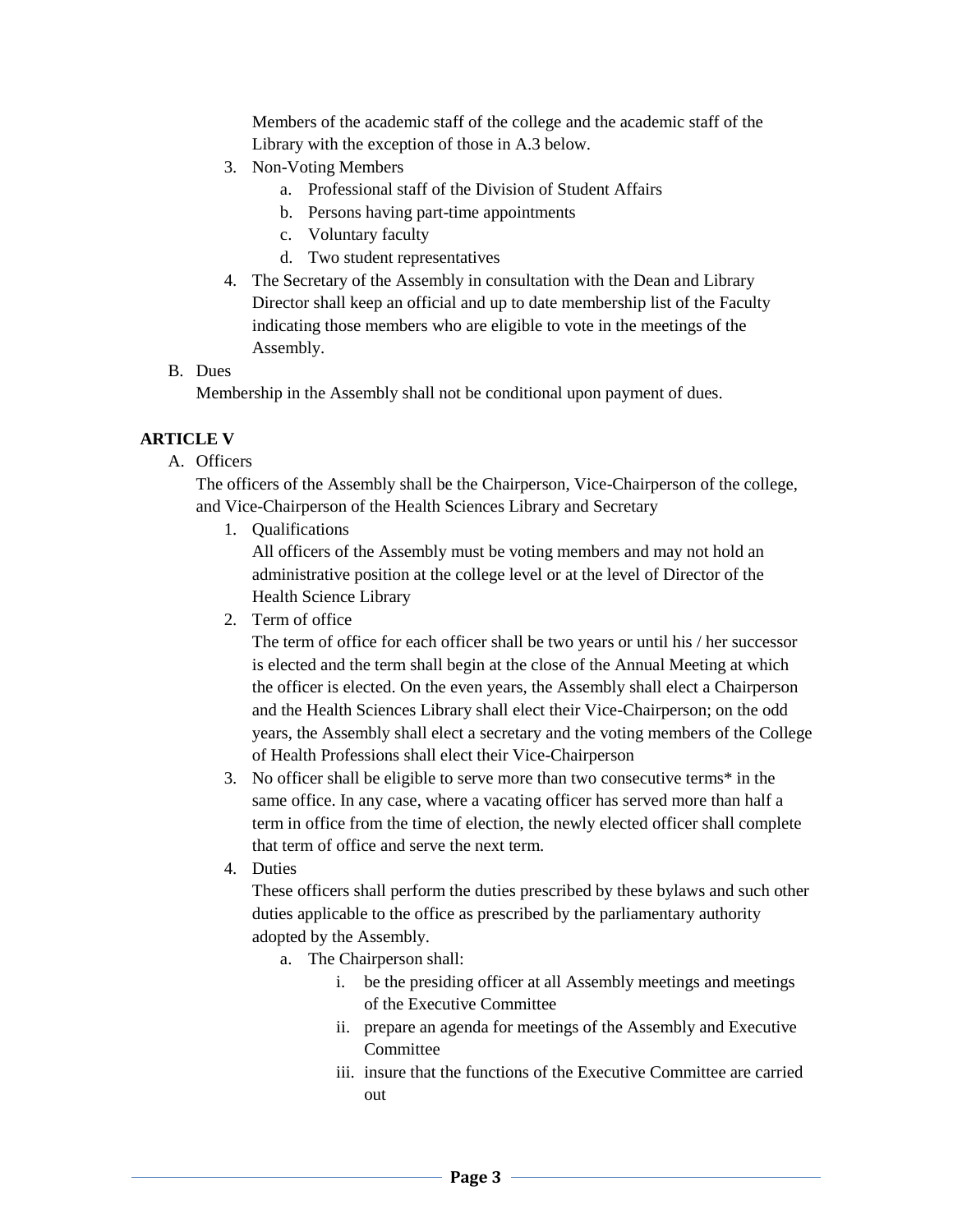- iv. serve as or designate an Executive Committee member to be an ex officio member without vote of all Assembly standing committees except the Nominating Committee; in the event the Chairperson or designee also serves as the committee member from his / her Department he / she may vote as a committee member
- v. Appoint the Parliamentarian to the Assembly.
- vi. Serve as non-voting member on the Faculty Council.
- b. The Vice-Chairpersons shall:
	- i. be responsible for the orientation to faculty governance for new faculty in the college and Health Sciences Library respectively
	- ii. The Vice-Chairperson with seniority shall assume the duties of the chair in his / her absence and shall assist in all duties and responsibilities of the chair as requested
	- iii. The Vice-Chairperson with junior status shall be responsible for the collection, recording, and disbursement of all Assembly funds.
- c. The Secretary shall:
	- i. In consultation with the Dean's Office and Library Director, keep an official and up-to-date membership list of the members, indicating those members who are eligible to vote in the meetings of the Assembly.
	- ii. keep and post minutes
	- iii. inform referring bodies of actions taken at Assembly meetings
	- iv. inform members of meetings according to procedures indicated in the bylaws.
- B. Councilors

Two elected Councilors shall represent the Assembly at Faculty Council meetings. Elected Councilors or their alternate must attend at least 75% of all regular Council meetings, annually. If more than 25% of all regular meetings are missed without representation that Councilor is automatically removed and cannot be eligible for membership for a period of 2 years, following the year of removal. The Councilor's alternate then shall serve out the remainder of the Councilor's term.

1. Qualifications

Councilors must be academic faculty from the Assembly for a period of one year or more of full-time service.

2. Election

Councilors shall be elected by the voting members at the Annual Meeting or electronically as determined by the Executive Committee. Election of Councilors shall be consistent with the Upstate Faculty Bylaws, Article V:D.2

Term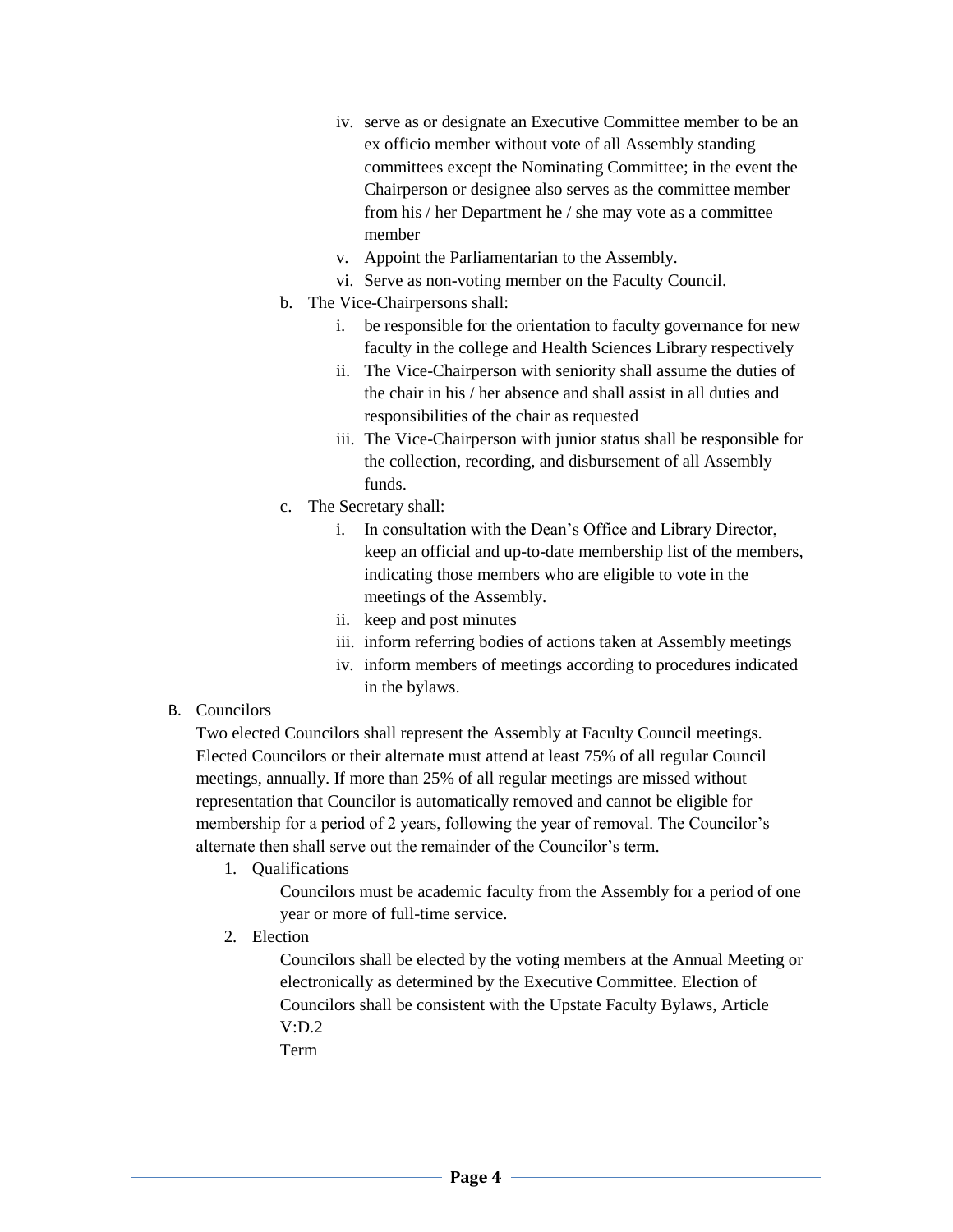- a. Councilors shall serve a three year term or until a successor is elected and shall assume office immediately upon election with the proviso that in the first year terms may be shorter to establish a rotation
- b. Elected Council members may serve no more than two consecutive terms unless at least one year has elapsed from the conclusion of the second term.
- 3. Duties

Councilors shall report to the Assembly following each meeting of the Upstate Faculty Council and shall bring items to the Council as recommended by the Assembly or Executive Committee.

- C. University Judicial Board, Academic Honesty Committee, and Appeals Board The student judicial process includes the University Judicial Board, Academic Honesty Committee and Appeals Board. The Judicial Board is responsible for hearing cases of personal/social misconduct, the Academic Honesty Committee is responsible for hearing cases of academic misconduct/dishonesty, and the Appeals Board hears cases when a student appeals the outcome of misconduct or dishonesty review. The Judicial Board, Academic Honesty Committee and Appeals Board are under the purview of the Dean of Student Affairs and function in accordance with the judicial process outlined in the Student Code of Conduct.
	- 1. Membership

The faculty members elected by the Assembly serve as the faculty pool for these judicial bodies. For a particular case, the Dean of Student Affairs selects the faculty members from the pool to serve in accordance with judicial policies.

2. Election

Annually, the Assembly shall elect one faculty member from the college to serve in the pool with the proviso that in the first year, a sufficient number will be elected to establish a pool of 3 faculty members with staggered terms. Election of the representative shall be in accordance with campus judicial policies.

3. Term

The Representative to the Judicial Board shall serve a three year term or until a successor is elected, and assume office immediately upon election with the proviso that for first election, terms will be adjusted to establish a rotation.

4. Duties Representatives shall perform those duties specified by campus judicial policies.

# D. Nominations and Elections

- a. Nominations Establish a slate for
	- i. Assembly officers,
	- ii. Nominating Committee,
	- iii. Judicial Board, and
	- iv. University Faculty Councilors who have consented to serve.
	- v. Student Evaluation Executive Committee and 2 alternates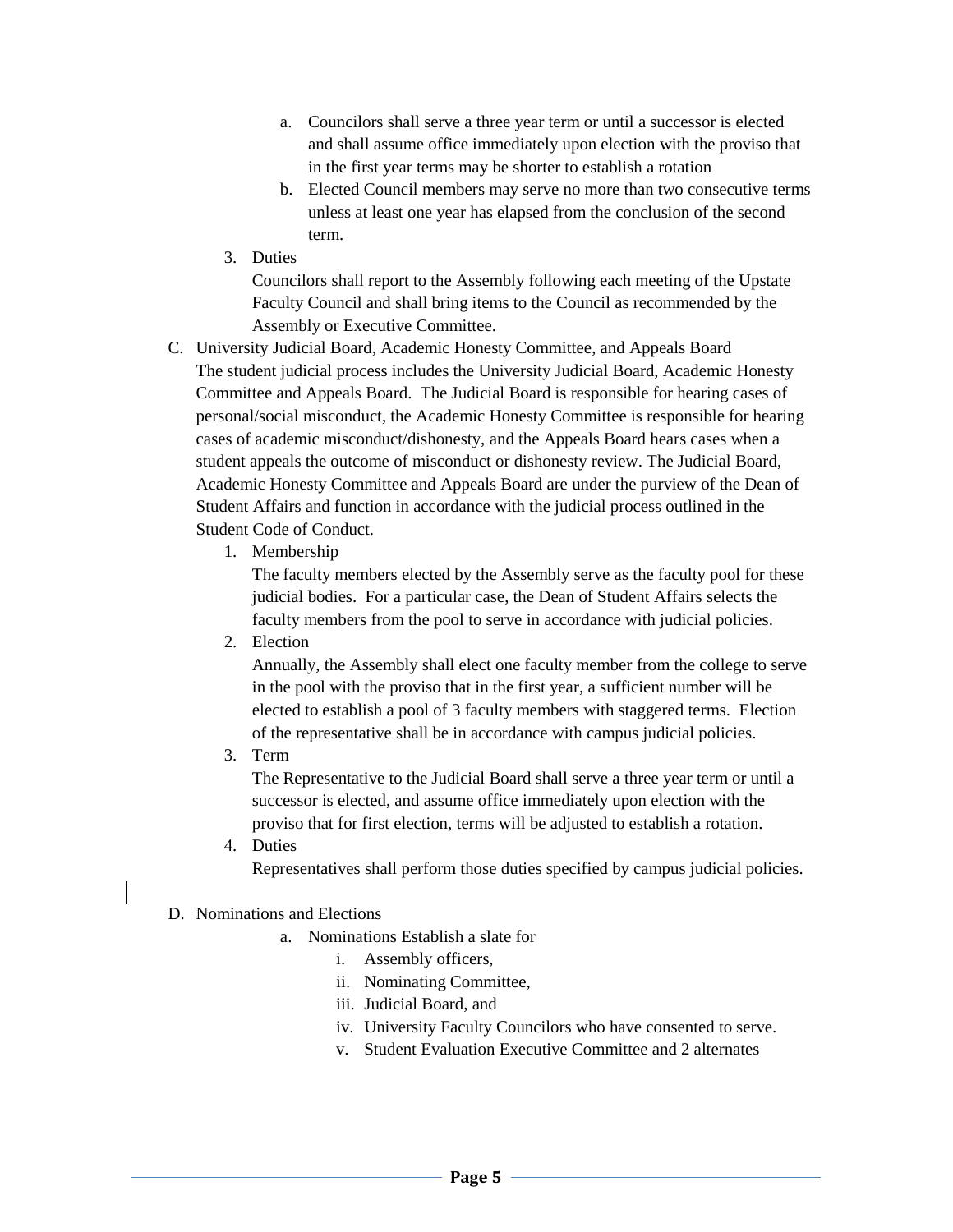- b. The slate shall be presented and nominations accepted from the floor at the regular Assembly meeting that is held at least one month prior to the Annual Meeting.
- c. The Nominations Committee shall be actively involved in suggesting names for the slate of Upstate Faculty Council committees.
- 2. Elections
	- a. The Nominations and Elections Committee shall present the final slate for vote and conduct the election at the Annual Meeting of the Assembly or by electronic ballot; no nominations shall be accepted from the floor.
	- b. Voting shall occur by ballots, written or electronic, prepared in a manner that allows for confidentiality, except when there is but one nominee for office, when a voice vote may be called.
	- c. When written ballots are used, absentee ballots may be obtained from the Chairperson of the Nominations and Elections Committee prior to the Annual Meeting or in the case of a special election, prior to the meeting called for that purpose. Absentee Ballots must be returned to the Chairperson of the Nominations and Elections Committee prior to the meeting for election.
	- d. Ballot tabulation
		- i. The Nominations and Elections Committee shall appoint teller(s) who will collect and count ballots, or assure accurate tally for an electronic ballot.
		- ii. In the event of a tie vote, election shall be determined by lottery.
	- e. Election shall be by plurality of voting members.

## E. Vacancies

1. Chairperson

If the Chairperson becomes disqualified, removed from office, resigns, or dies, the Vice-Chairperson with seniority shall succeed to the vacated office.

- 2. Other Officers or Representatives
	- a. Vacancies created by disqualification, removal, resignation, or death of other officers or representatives shall be filled by special election.
	- b. The Executive Committee, upon declaring an office vacant, shall set the date for the purpose of a special election by either electronic ballot or by written ballot at a special meeting and shall notify the Nominations and Elections Committee to prepare the slate.
	- c. The Nominations and Elections Committee shall prepare the slate and forward it to the voting members at least 14 days prior to the special election. Additional nominations will be accepted electronically up to 7 days prior to an electronic election, or in the case of election at a meeting, nominations from the floor will be accepted.
	- d. Election shall be by plurality of voting members.
- F. Removal from Office
	- 1. If an officer is temporarily unable to perform the duties of his or her office, the Executive Committee may, after a review of the circumstances appoint an interim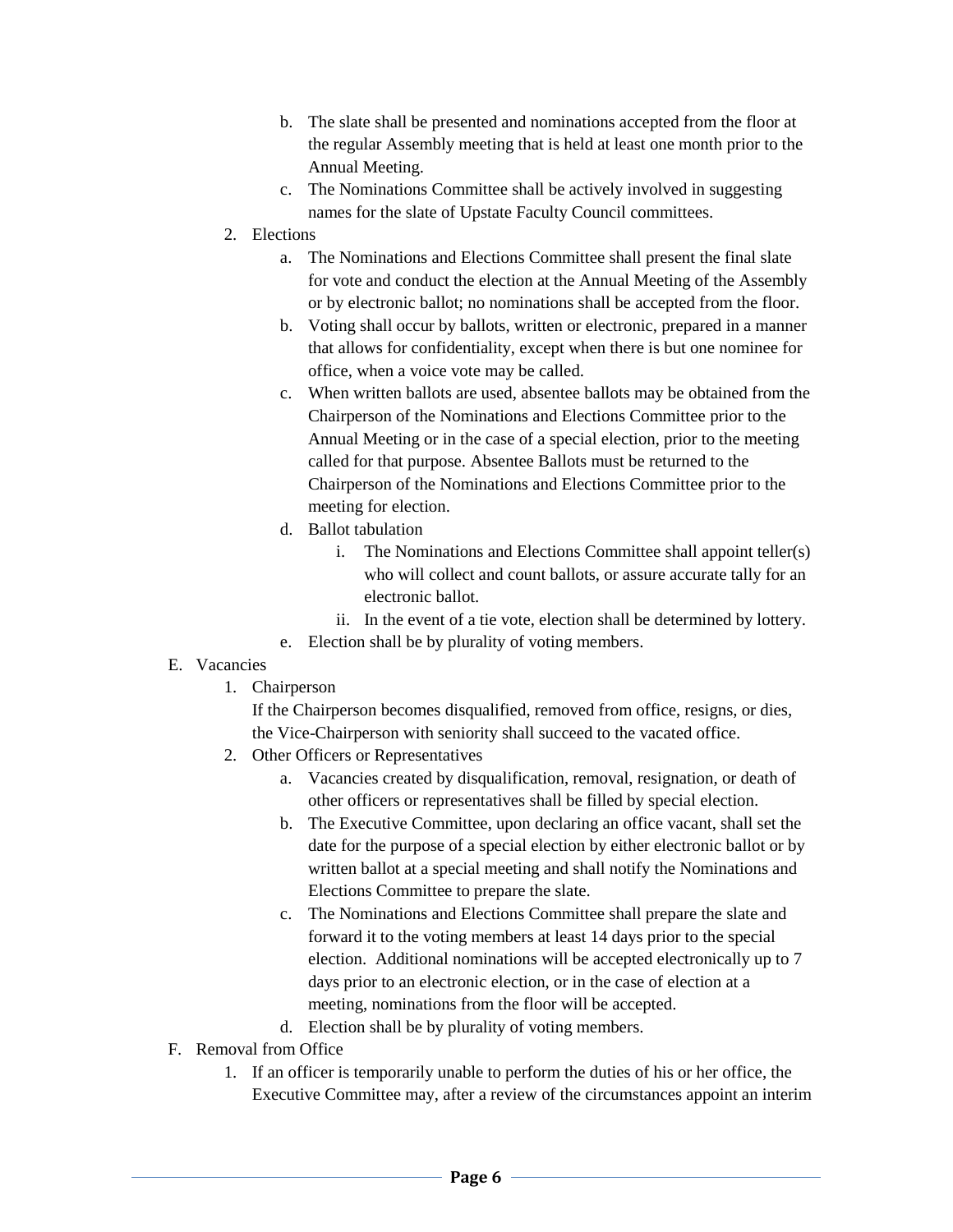replacement. In the case of the Chairperson, the Vice-Chair with seniority would assume those duties.

2. In the event that an elected officer is unable or chooses not to fulfill the duties of his / her office, the Executive Committee may, after a review of the circumstances, notify the officer of the intent to declare the office vacant, and initiate procedures to fill the office.

#### **Article VI**

- **A.** Meetings
	- 1. Regular Meetings
		- a. The Assembly shall hold at least three regular meetings each year. At least one shall be held in September or October, one shall be an Annual Meeting in May and one shall be held at least one month prior to the Annual Meeting; the Executive Committee shall determine the need for additional meetings. The Secretary shall notify each member of the Assembly at least three weeks before a regular meeting**.**
		- b. The agenda for regular meetings shall be set by the Chair. New business may be presented by a member from the floor at any regular meetings. If such new business is judged by the Chairperson and/or the Assembly to be substantive in nature, it shall be referred to the Executive Committee for consideration and included on the agenda for the next meeting.
	- 2. Special Meetings
		- a. Special meetings may be called by:
			- i. the Chancellor, the President, the Dean, or Library Director in accordance with Article X, Section 2, of the Policies of the Board of Trustees,
			- ii. the Chairperson,
			- iii. a majority of voting members present at an Assembly meeting.
			- iv. the Secretary upon written petition of ten percent of the voting members, or
			- v. the Executive Committee.
		- b. The agenda for a special meeting shall be limited to that of the stated purpose of the meeting.
		- c. The Secretary shall notify each member of the Assembly at least 2 weeks before a special meeting.
	- 3. Emergency Meetings
		- a. Emergency meetings may be called by the Chancellor, the President, the Dean, Library Director, or the Chairperson at any time.
		- b. All reasonable attempts to notify the Assembly shall be made.
		- c. No vote is binding.

## B. Conduct of Business

- 1. Regular meeting Quorum
	- Those present, providing 3 departments are represented, shall constitute a quorum for the transaction of business at any meeting.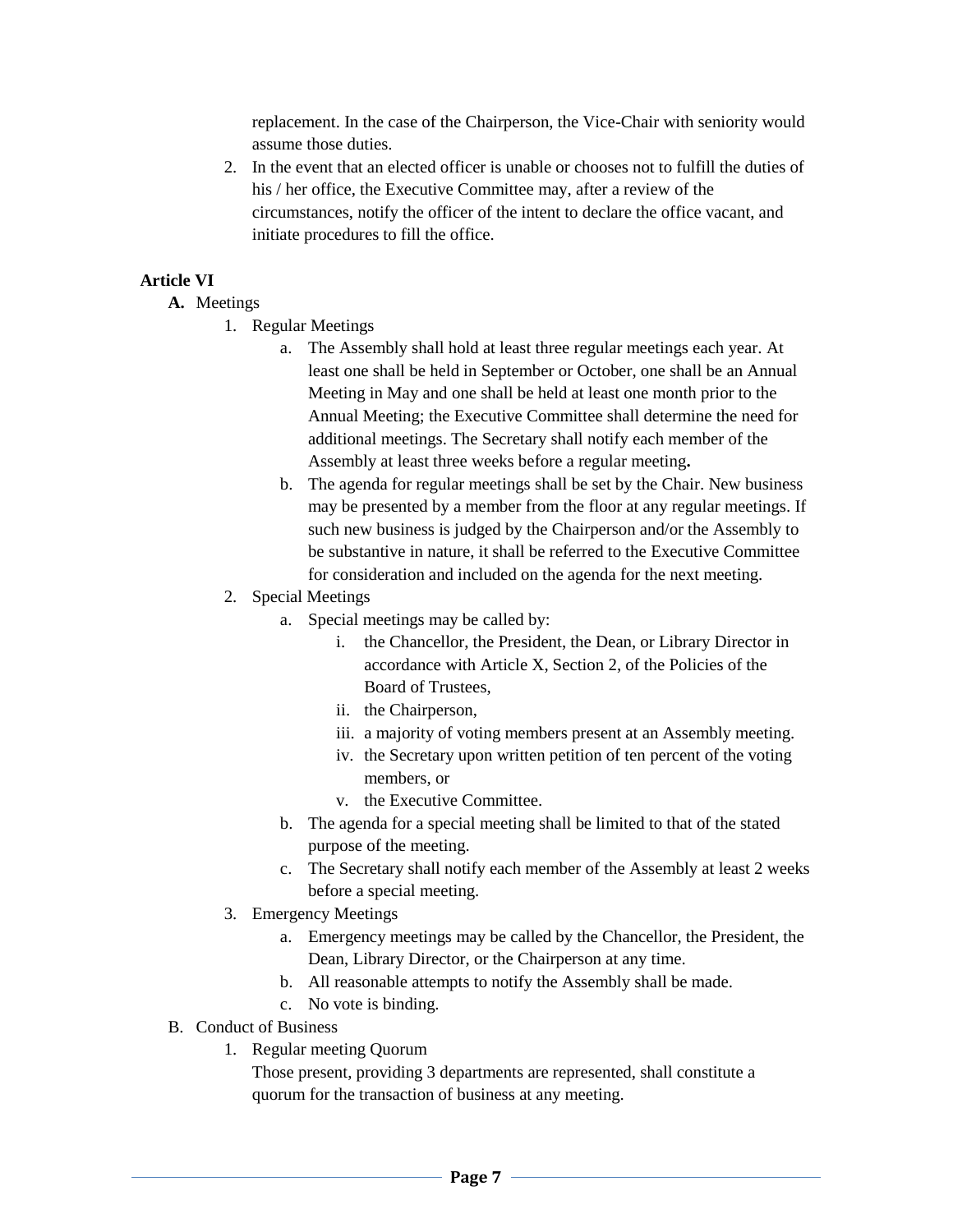- 2. Electronic meetings. Assembly business shall be permitted to be conducted via electronic communication. At the discretion of the Chair, or in his/her absence the Vice-Chairman with seniority,
- C. Electronic Voting

When a decision is needed between meetings of the Assembly, the Executive Committee may, by a majority vote, determine that the voting members be polled by utilizing electronic technology provided all members have an opportunity to participate.

D. Minutes of the Assembly

Assembly minutes and Committee reports presented at Assembly meetings shall be kept on permanent file on-line and shall be available for review by any member of the University.

## **Article VII Committees**

- A. Special Committees and Task Forces Special Committees or Task Forces may be established by the Assembly or by the Executive Committee as deemed necessary to carry on the work of the Assembly.
- B. General
	- 1. There shall be the following standing committees of the Assembly:
		- a. Executive Committee,
		- b. Academic Affairs Committee,
		- c. Curriculum Committee,
		- d. Faculty Affairs Committee
		- e. Nominations and Elections Committee. and
		- f. Student Evaluation Committee (SEC)
	- 2. Additional standing committees may be established upon recommendation of the Assembly and approval by a majority of the voting faculty in attendance at any regular or special meeting of the Assembly.
- C. Functions
	- 1. Each Committee shall serve as a recommending body to the Assembly, with the exception of the SEC. In addition to those functions listed in these bylaws, committees shall perform such other duties applicable as prescribed by the parliamentary authority adopted by the Assembly.
	- 2. For each of the standing committees, with the exception of the Executive Committee, Student Evaluation Committee, and Nominations and Elections Committee, the Executive Committee shall appoint the Chairperson or Co-Chairs from the members of the committee for a one year term; a committee Chair or Co-Chair may serve no more than two consecutive terms unless one year has elapsed from the conclusion of the second term. The Committee shall elect its own Secretary who is responsible for keeping and posting the minutes of the committee.
	- 3. Each committee, except the SEC, shall meet at least annually, with a 30-day notice to its members and the Executive committee**.**
- D. Voting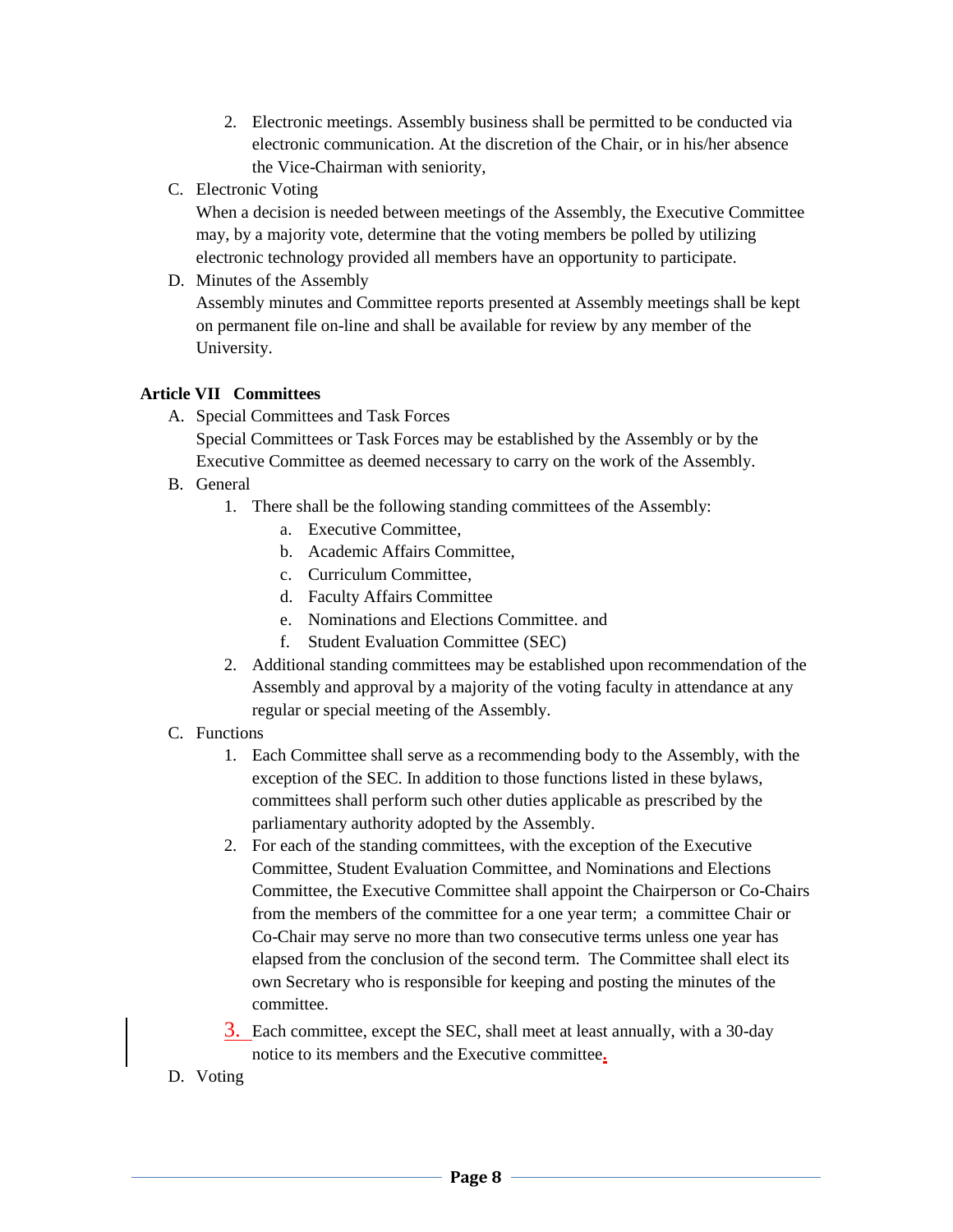- 1. The Assembly Chair or his/her designee of the Executive Committee shall serve as a non-voting member of each standing committee, with the exception of the SEC.
- 2. When a decision is needed between meetings of a committee, the Committee Chair may poll voting members of the committee by utilizing electronic technology provided all members have an opportunity to participate.
- 3. Each member shall have one vote.
- 4. If a committee member cannot be present at a meeting, he/she may vote by: conveying his/her vote to the Chair prior to the meeting or by sending an alternate to the meeting; the SEC must send an alternate.
- 5. No committee member can represent more than one Department.
- E. Executive Committee
	- 1. Membership
		- a. The Executive Committee shall consist of:
			- i. Chairperson of the Assembly
			- ii. Vice-Chairperson of the Assembly representing the college
			- iii. Vice-Chairperson of the General Assembly representing the Health Science Library
			- iv. Secretary of the Assembly
			- v. Councilors of the Upstate Faculty Council
			- vi. Committee Chairs of the standing committees with the exception of Nominations and Elections.
		- 2. Voting Rights

Each member shall have one vote.

- 3. Officers
	- a. The Committee officers shall be the same as those of the Assembly.
	- b. Responsibilities:

The Executive Committee shall represent the Assembly and shall: report its actions for approval at the next meeting of the Assembly; carry out mandates and policies of the Assembly; except for the Nominations and Elections Committee and SEC, appoint the committee Chair or Co-Chairs from the members of the committee; ensure that the membership positions of all standing committees are complete; participate in the selection of any Search Committee to be formed to consider the appointment of the Dean; by request, suggest faculty representatives from the Assembly for University committees and task forces.

- F. Academic Affairs Committee
	- 1. Membership
		- a. The Academic Affairs Committee shall consist of:
			- i. two student representatives, one undergraduate and one graduate from the college
			- ii. one representative from each Department of the College of Health Professions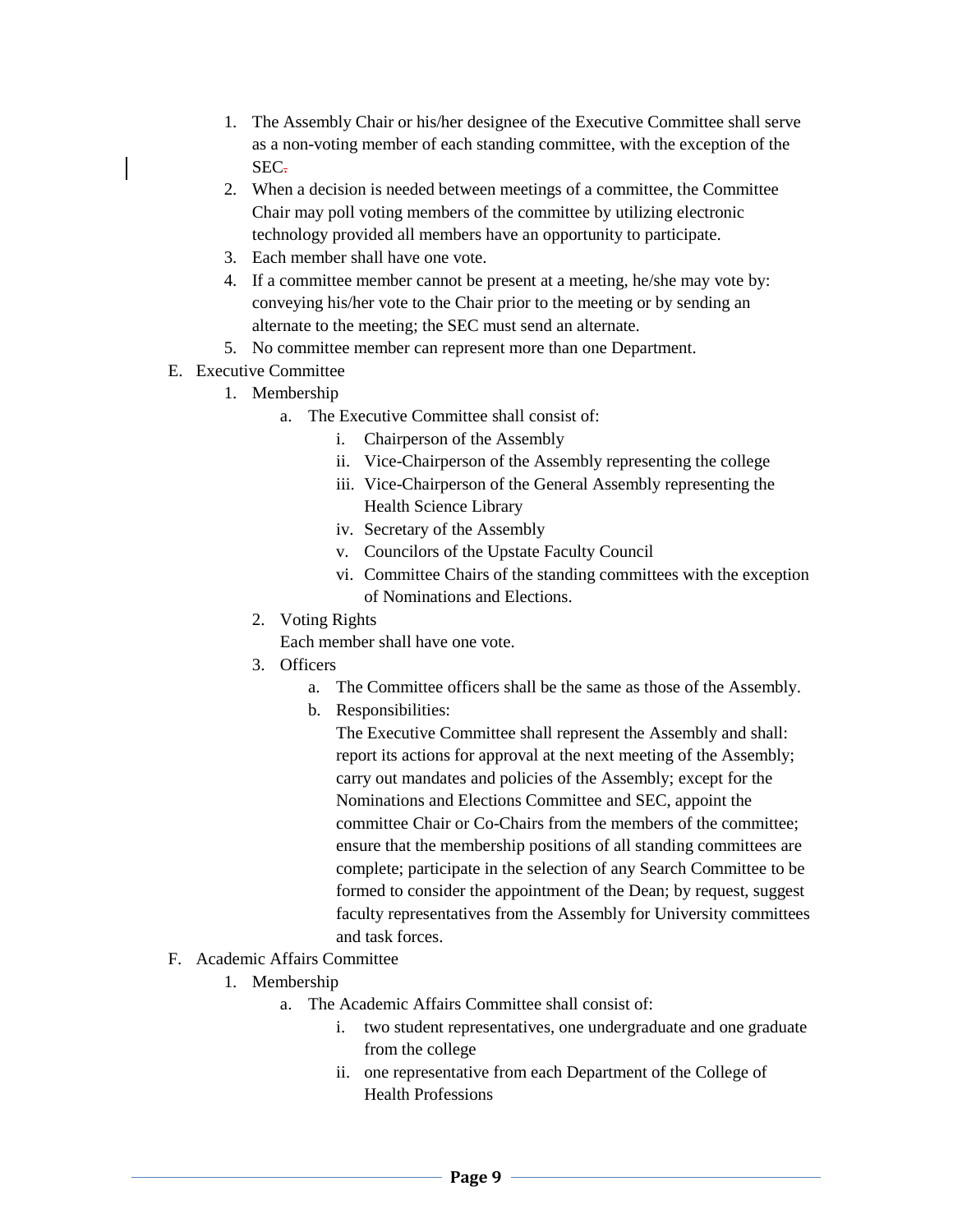- iii. one representative of the academic staff of the library
- iv. one non-voting representative from the Division of Student Affairs;
- v. The Chair or senior Co-chair of the committee shall serve on the Assembly's Executive Committee
- b. If a committee member cannot be present at a meeting, he/she may: convey his/her vote to the Chair prior to the meeting or send an alternate to the meeting.
- c. No one can represent more than one Department.
- 2. Responsibilities

The committee shall be responsible to address issues such as, but not limited to:

- a. any charges, which may come from the Assembly or Executive **Committee**
- b. advisement in the development, review, and revision of undergraduate and graduate academic policies for the college.
- c. accreditation issues and experiences
- d. commencement issues
- e. research issues
- f. Supportive services. (i.e. library, informational technology, etc)
- g. Discussing and providing suggestions regarding college faculty and Student Judicial policy and professionalism standards.
- G. Curriculum Committee
	- 1. Membership
		- a. The Committee shall consist of:
			- i. two student representatives, one undergraduate and one graduate from the college
			- ii. one representative from each of the Departments of the college
			- iii. one representative of the academic staff of the Library, and
			- iv. one non-voting representative from The Division of Student Affairs
			- v. The Chair or senior Co-chair of the committee shall serve on the Assembly's Executive Committee
		- b. If a committee member cannot be present at a meeting, he/she may convey his/her vote to the Chair of the committee prior to the meeting or send an alternate to the meeting
		- c. No one can represent more than one Department
	- 2. Responsibilities

The committee shall be responsible to address issues such as, but not limited to;

- a. any charges which may come from the Assembly or Executive Committee
- b. undergraduate and graduate curricular matters of the college prior to implementation or application including,
- c. new Department proposals
- d. new courses or curriculum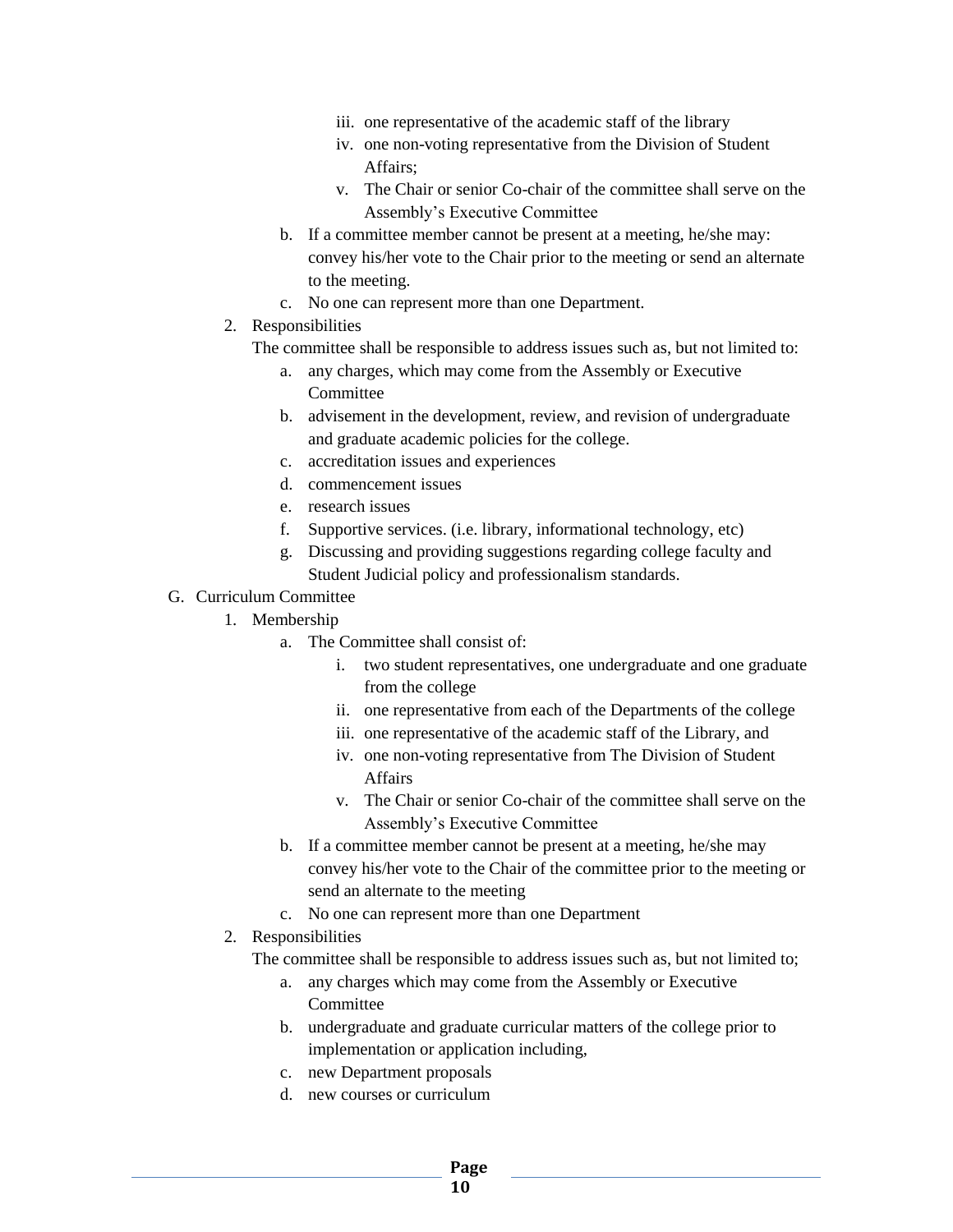- e. curricular changes (i.e., adding or dropping courses and changes in credit hour allocation, course description, changes in course sequencing, and prerequisites for admission)
- f. Educational opportunities with potential for multi-department involvement.
- H. Faculty Affairs Committee
	- 1. Membership
		- a. The committee shall consist of**:**
			- i. two student representatives, one undergraduate and one graduate from the college
			- ii. one representative from each Department of the College of Health Professions
			- iii. one representative of the academic staff of the library
			- iv. one non-voting representative from the Division of Student Affairs;
			- v. The Chair or senior Co-chair of the committee shall serve on the Assembly's Executive Committee
		- b. If a committee member cannot be present at a meeting, he/she may convey his/her vote to the Chair prior to the meeting or send an alternate to the meeting
		- c. No one can represent more than one Department.
	- 2. Responsibilities

The committee shall be responsible to address issues such as, but not limited to:

- a. faculty development
- b. student and faculty life such as diversity and environmental programs and regional community involvement<sup>1</sup>
- c. Evaluation of faculty teaching effectiveness
- d. Faculty awards
- e. Faculty advisement and development related to promotion and tenure
- f. Any search committee formed to consider the appointment of the Dean or Library Director shall have representation of the members with academic rank of the college or library.
- g. any charges which may come from the Assembly or Executive **Committee**
- I. Student Evaluation Committee (SEC)
	- 1. Membership of the CHP SEC
		- a. SEC Executive Committee made up of three faculty members representing different academic departments in the College of Health Professions elected by the Assembly.
		- b. Two faculty members from the department of the student being reviewed
		- c. The Associate Dean of Student Affairs or his/her designee; ex-officio without vote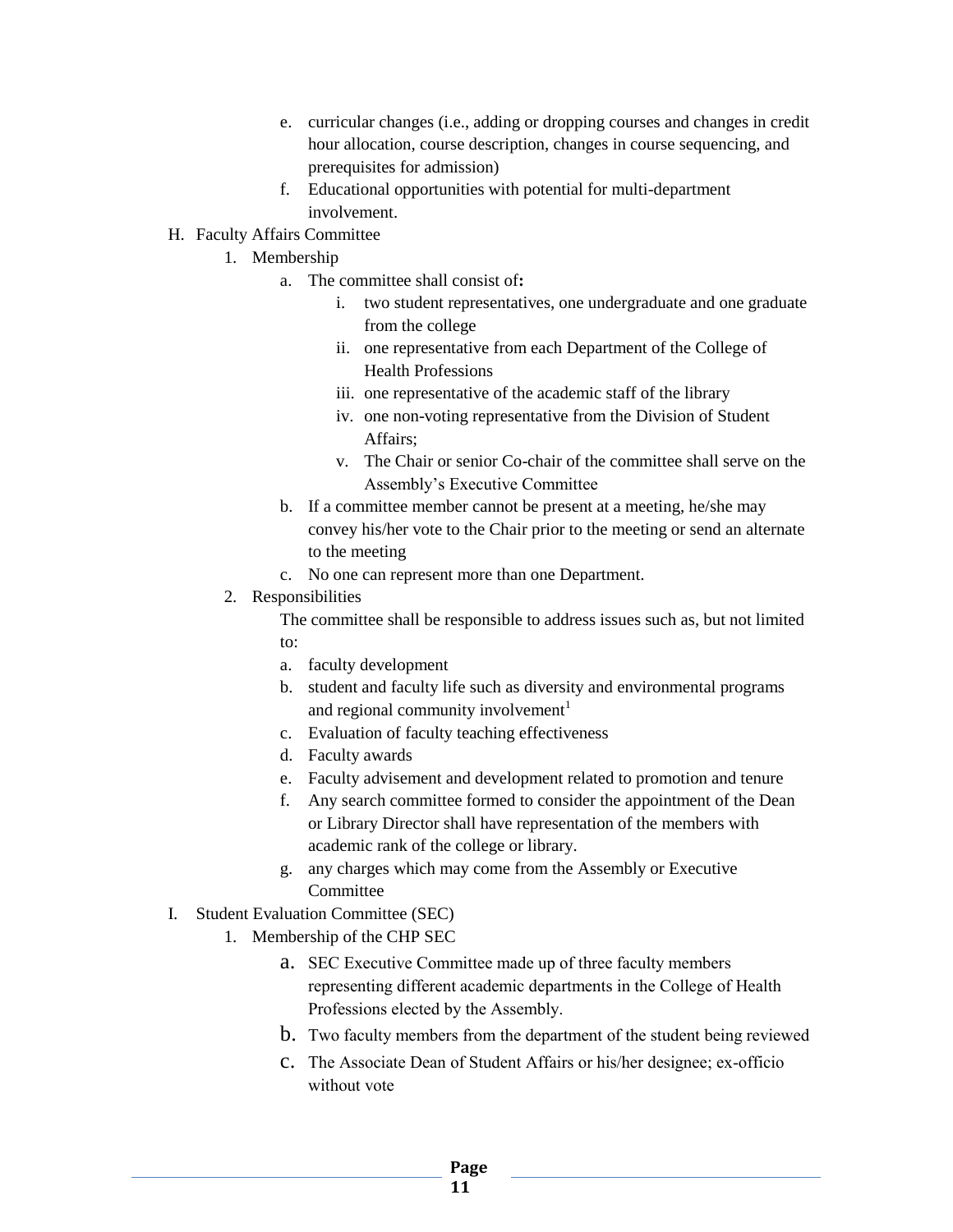- d. The Registrar or his/her designee; ex-officio without vote.
- 2. Alternate Members of the Executive Committee
	- a. Two alternates from different departments shall be elected by the Assembly to serve in the absence of a member of the SEC, or when an elected member of the SEC must recuse him/herself for the review of a student from his/her department.
- 3. Term
	- a. The term of office for the elected members of the SEC shall be 3 years with one elected each year; alternates shall serve for a two year term with one elected each year.
- 4. Chair

The Chair of the SEC shall be elected annually by the members of the SEC.

- 5. Responsibilities
	- a. After each semester, the SEC shall review performance of all students with academic difficulties and/or any student of concern identified by faculty; academic work of those being reviewed will be considered in its entirety including credit and non-credit courses taken on or off campus.
	- b. Actions that may be taken by the SEC are defined in the Student Handbook, as are procedures for notifying students of the actions.
		- i. Students may appeal dismissal by submitting a written appeal to the Dean of the College of Health Professions within 4 business days of the initial notification; procedures for the appeal process are found in the Student Handbook.
- J. Nominations and Elections Committee
	- 1. Membership

The committee shall consist of three elected members

- 2. Term of Office shall be 3 years with one member elected annually
- 3. Officers

The Chair of the Committee shall be the senior member of the committee.

- 4. Functions
	- The committee shall be responsible to address issues such as but not limited to:
	- i. establishing and presenting a slate of officers, who have consented to serve
	- ii. establishing and presenting a slate for the SEC Executive Committee and alternates
	- iii. active involvement in suggesting nominees for the Committees of the Faculty Council
	- iv. preparing and presenting the ballots for election
	- v. conducting elections as per Article V:D.2

#### **Article VIII Parliamentary Authority**